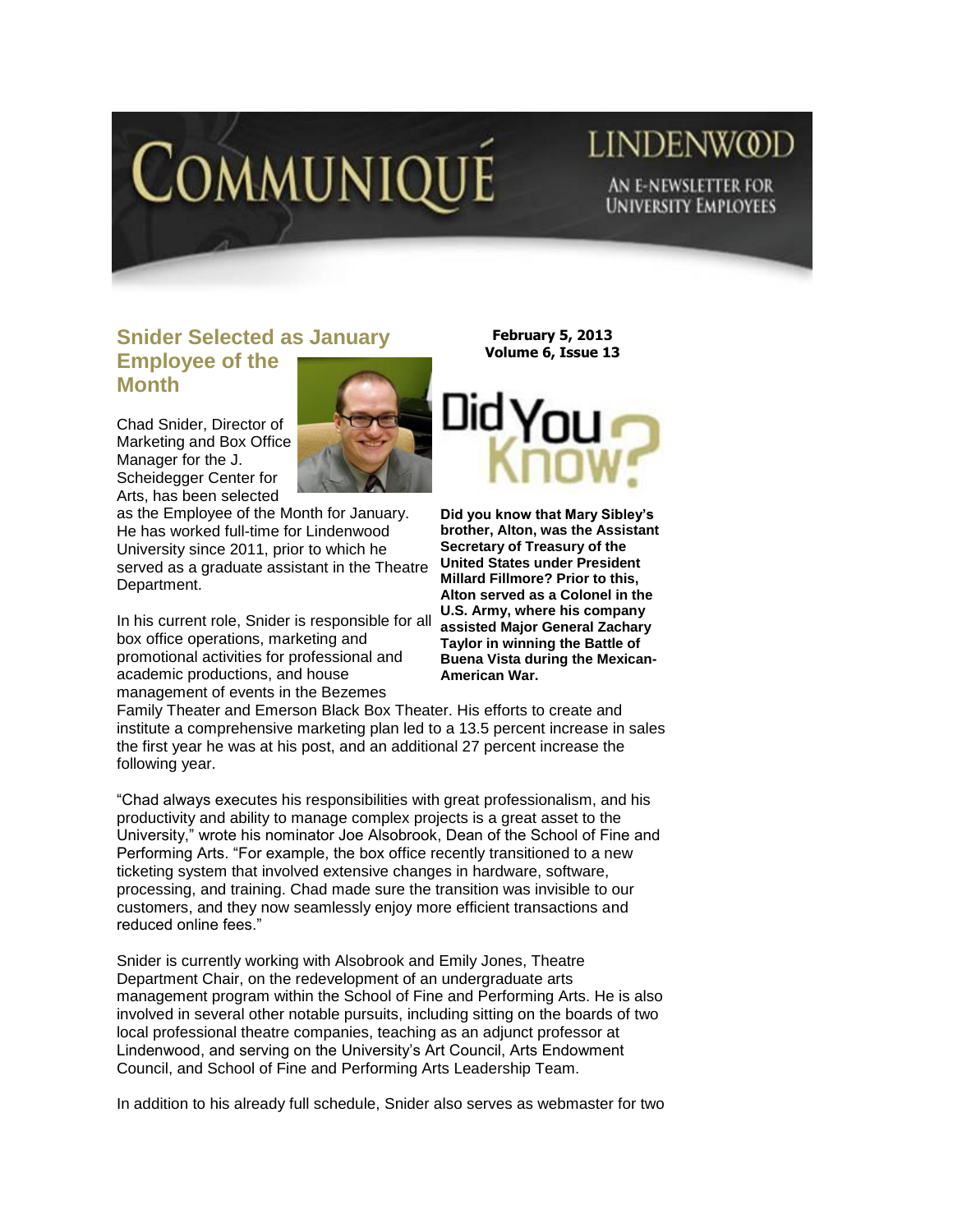local companies and is in the process of developing his own web design company that focuses on catering to performers in the St. Louis region. He was recently accepted into Focus St. Louis's Emerging Leaders program, an elite professional development program that only accepts a maximum of 25 individuals each fall and spring.

### **Duggan Publishes Short Story**

Chris Duggan, Public Relations Coordinator, has published a short story in the recently released flash fiction anthology *Flash 101: Surviving the Fiction Apocolypse*. His story, "Her Favorite Color," offers a glimpse at a relationship in which one individual cares more deeply than the other.



Duggan wrote the story while enrolled in Beth Mead's Advanced Fiction Writing class through Lindenwood's LCIE

program. He graduated in with a Master of Fine Arts in writing in 2012, adding to an existing master's degree in mass communications he earned from the University in 2000.

"I got into the MFA program because I wanted to take my writing to the next level and really get serious about it," Duggan said. "It was a great experience. Our instructors encouraged us to submit work for publication, and most of us have."

Duggan published for the first time in 2011—an essay titled "Still Life in Grey" in the online literary journal *Stymie*. It was only a year later in mid-2012 that he learned "Her Favorite Color" would become his first piece to be published in print.

"I found out it was accepted quite some time ago, and there was a back and forth between me and the book's editors that resulted in a title change for the piece," he said. "Once that was settled, they finished their processes and the first printed copies became available around Christmas. The book is a great collection and it's an honor to be included in it."

*Flash 101: Surviving the Fiction Apocalypse*, published by Fast Forward Press, is currently available for purchase online at [www.Amazon.com](http://www.amazon.com/)

## **Howard Wall Testifies Before House Committee**

Howard Wall, Director of the Lindenwood University Institute for the Study of Economics and the Environment (ISEE), testified in late January on the Missouri Quality Jobs program before the state's House Government Oversight and Accountability Committee.



The jobs program, which was created in 2005 by the legislature, provides tax breaks to businesses that add jobs